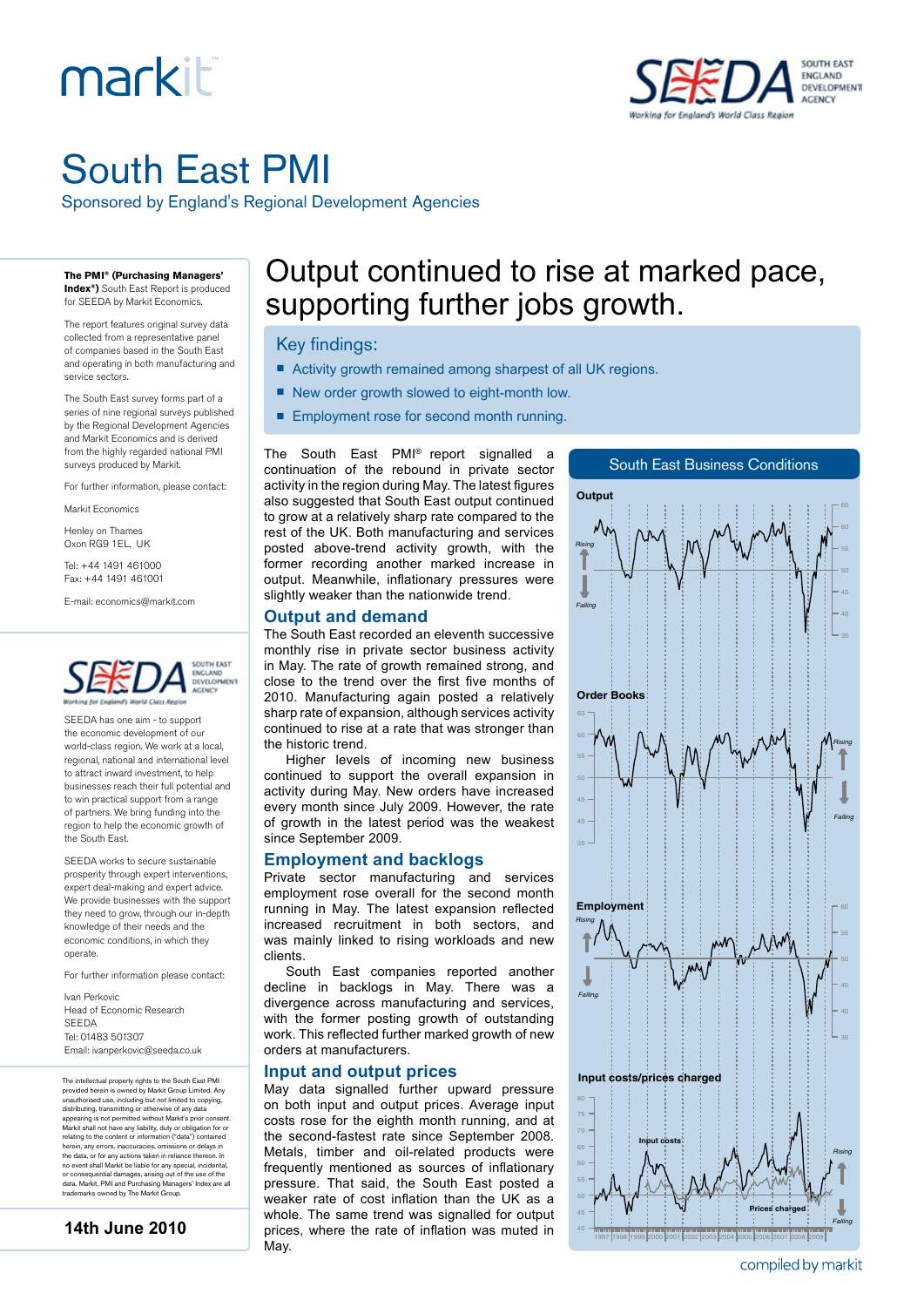#### Output / Business Activity

Q. Is the level of output or business activity at your company higher, the same or lower this month than one month ago?

|      |     |        |      | <b>South East Companies</b> |           |         | All UK  |
|------|-----|--------|------|-----------------------------|-----------|---------|---------|
|      |     | Higher | Same | Lower                       | Index     | S.Adj'd | S.Adj'd |
|      |     | %      | %    | %                           | 50=no chq | Index   | Ind     |
| 2009 | Sep | 27.4   | 51.0 | 21.7                        | 52.9      | 53.1    | 54.4    |
|      | Oct | 29.9   | 56.1 | 14.0                        | 58.0      | 58.1    | 57.0    |
|      | Nov | 26.4   | 54.1 | 19.5                        | 53.5      | 56.2    | 56.5    |
|      | Dec | 33.1   | 49.4 | 17.5                        | 57.8      | 57.8    | 57.3    |
| 2010 | Jan | 25.8   | 49.0 | 25.2                        | 50.3      | 55.3    | 55.6    |
|      | Feb | 35.2   | 52.2 | 12.6                        | 61.3      | 59.7    | 58.7    |
|      | Mar | 38.1   | 48.1 | 13.8                        | 62.2      | 59.0    | 57.6    |
|      | Apr | 35.0   | 52.5 | 12.5                        | 61.3      | 58.1    | 56.4    |
|      | May | 34.5   | 46.7 | 18.8                        | 57.9      | 58.7    | 56.4    |

Private sector output in the South East rose for the eleventh successive month in May. The rate of growth accelerated slightly, having eased during the previous two months from February's recent high. Moreover, expansion has been sharper than the UK-wide trend for the past four months. More than one-third of panellists reported growth of activity at their units in May, with the latest sector data signalling that manufacturing production continued to rise markedly. Firms generally linked higher activity to increased volumes of incoming new business.

#### New Orders / Incoming New Business

Q. Is the level of new orders or incoming new business at your company higher, the same or lower this month than one month ago?

|      |     |             |           | <b>South East Companies</b> |                    | <b>AII UK</b>    | $50 = no change on pre$ |                                            |
|------|-----|-------------|-----------|-----------------------------|--------------------|------------------|-------------------------|--------------------------------------------|
|      |     | Higher<br>% | Same<br>% | Lower<br>%                  | Index<br>50=no cha | S.Adj'd<br>Index | S.Adj'd<br>Ind          | $65 -$                                     |
| 2009 | Sep | 26.9        | 54.5      | 18.6                        | 54.2               | 52.9             | 53.6                    | 60 <sub>1</sub>                            |
|      | Oct | 34.2        | 52.6      | 13.2                        | 60.5               | 58.2             | 55.8                    | $55 -$<br>$\overline{\phantom{a}}$<br>. .  |
|      | Nov | 32.3        | 48.4      | 19.4                        | 56.5               | 58.3             | 56.4                    | 50                                         |
|      | Dec | 32.5        | 47.7      | 19.9                        | 56.3               | 59.1             | 57.1                    | W                                          |
| 2010 | Jan | 29.7        | 47.3      | 23.0                        | 53.4               | 57.6             | 54.8                    | 45                                         |
|      | Feb | 37.6        | 45.2      | 17.2                        | 60.2               | 59.0             | 58.0                    | 40 <sup>1</sup>                            |
|      | Mar | 39.9        | 47.5      | 12.7                        | 63.6               | 60.5             | 57.5                    | <b>Black line:</b><br>35                   |
|      | Apr | 39.5        | 48.4      | 12.1                        | 63.7               | 59.1             | 55.9                    | Grey line:                                 |
|      | May | 31.9        | 47.2      | 20.9                        | 55.5               | 56.3             | 54.2                    | <b>30 mm mm mm mm mm</b><br>19971998199902 |



The seasonally adjusted Incoming New Business Index remained above the no-change mark of 50.0 for the eleventh month running in May, signalling rising new work received by private sector firms in the South East. The rate of expansion remained higher than the UK average, and greater than the long-run series trend, despite slowing to an eight-month low. A number of firms reported that new business growth was export-driven, while financial services and the autos sector were also reported as areas of improving demand.

#### Business Outstanding

Q. Is the level of business outstanding at your company higher, the same or lower this month than one month ago?

|      |     |             |           | <b>South East Companies</b> |                    |                  | All UK         | $50$ = no change on previous month (seasonally adjusted)                                                                                                                                                                                              |
|------|-----|-------------|-----------|-----------------------------|--------------------|------------------|----------------|-------------------------------------------------------------------------------------------------------------------------------------------------------------------------------------------------------------------------------------------------------|
|      |     | Higher<br>₩ | Same<br>% | Lower<br>%                  | Index<br>50=no cha | S.Adi'd<br>Index | S.Adj'd<br>Ind | $60 -$<br>Increasing rate of growth                                                                                                                                                                                                                   |
| 2009 | Sep | 13.6        | 64.6      | 21.8                        | 45.9               | 43.3             | 42.1           | $55 -$                                                                                                                                                                                                                                                |
|      | Oct | 15.2        | 66.2      | 18.6                        | 48.3               | 47.8             | 45.8           | 50                                                                                                                                                                                                                                                    |
|      | Nov | 17.2        | 60.0      | 22.8                        | 47.2               | 49.1             | 47.7           |                                                                                                                                                                                                                                                       |
|      | Dec | 14.9        | 66.7      | 18.4                        | 48.2               | 50.1             | 48.9           | 45                                                                                                                                                                                                                                                    |
| 2010 | Jan | 15.8        | 64.0      | 20.1                        | 47.8               | 50.2             | 48.8           |                                                                                                                                                                                                                                                       |
|      | Feb | 19.3        | 61.4      | 19.3                        | 50.0               | 49.0             | 49.4           | 40 <sup>o</sup><br><b>Black line: South East</b>                                                                                                                                                                                                      |
|      | Mar | 17.8        | 59.6      | 22.6                        | 47.6               | 47.7             | 48.2           | Grey line: All UK<br>$35 -$                                                                                                                                                                                                                           |
|      | Apr | 21.2        | 62.3      | 16.4                        | 52.4               | 48.9             | 49.3           |                                                                                                                                                                                                                                                       |
|      | May | 14.8        | 64.5      | 20.6                        | 47.1               | 49.1             | 49.4           | Increasing rate of decline<br><b>30 mmmmmmmmmmmmmm</b><br><u> 1999 - An Den Anderson, Amerikaansk politiker († 1999), de Francisco († 1999), de Francisco († 1999), de Fran</u><br>1997 1998 1999 2000 2001 2002 2003 2004 2005 2006 2007 2008 2009 1 |

Outstanding business declined for the fourth month running in May. That said, the rate of contraction was marginal and the weakest in the sequence. A variety of factors were put forward for lower backlogs, including the completion of large projects, expanded capacity, the loss of contracts to competitors and stable demand that allowed better planning of workloads. The decline in backlogs in the South East was broadly in line with the UK trend. Outstanding business fell in services, and rose slightly in manufacturing.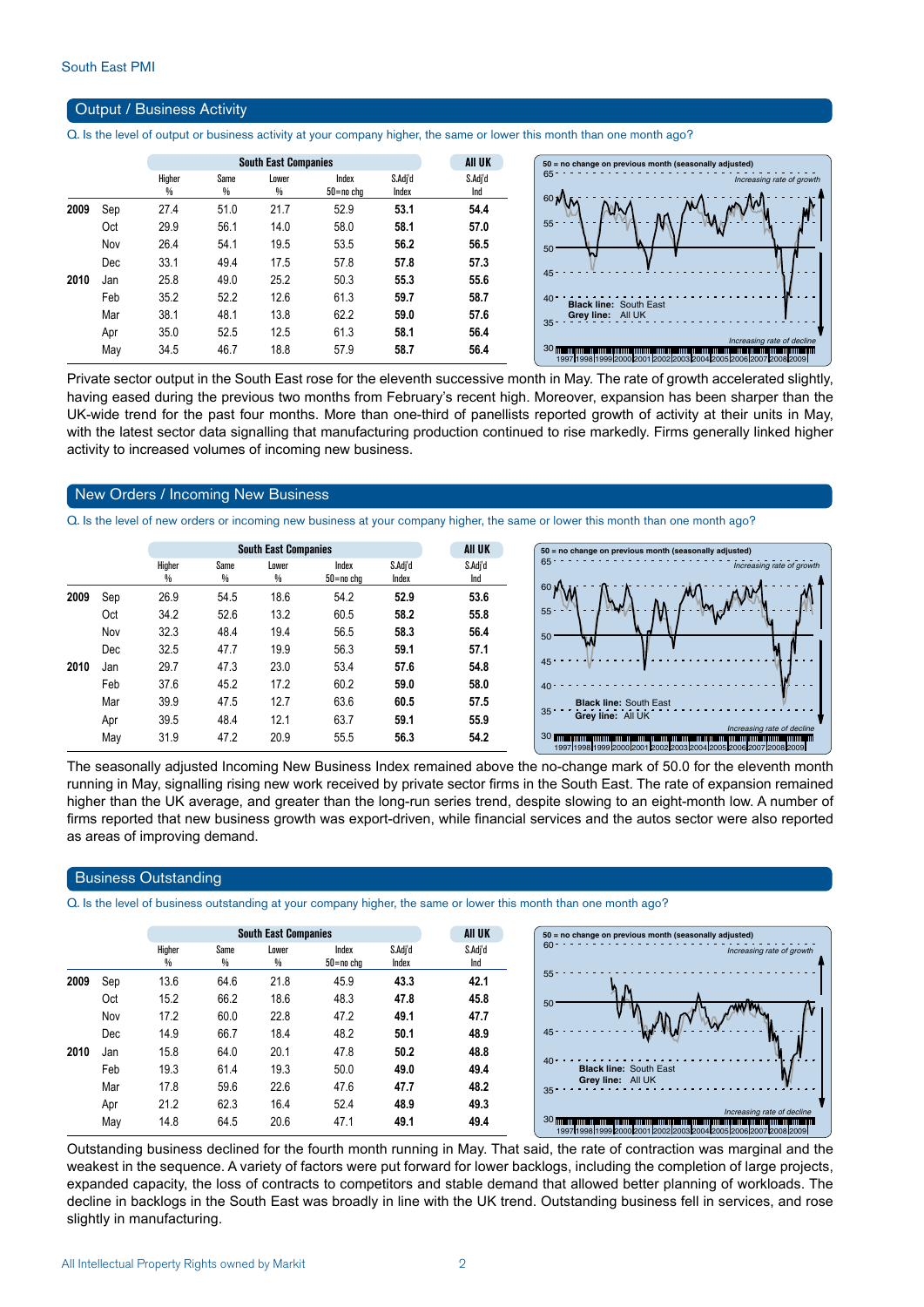#### Employment

Q. Is the level of employment at your company higher, the same or lower this month than one month ago?

|      |     |             | All UK    |            |                    |                  |                |
|------|-----|-------------|-----------|------------|--------------------|------------------|----------------|
|      |     | Higher<br>% | Same<br>% | Lower<br>₩ | Index<br>50=no chg | S.Adj'd<br>Index | S.Adj'd<br>Ind |
| 2009 | Sep | 7.1         | 80.1      | 12.8       | 47.1               | 46.1             | 45.1           |
|      | Oct | 7.7         | 77.4      | 14.8       | 46.5               | 46.1             | 46.1           |
|      | Nov | 7.6         | 82.3      | 10.1       | 48.7               | 47.8             | 47.2           |
|      | Dec | 10.4        | 77.9      | 11.7       | 49.4               | 48.2             | 47.9           |
| 2010 | Jan | 7.3         | 80.0      | 12.7       | 47.3               | 49.8             | 49.1           |
|      | Feb | 8.9         | 80.9      | 10.2       | 49.4               | 48.2             | 49.3           |
|      | Mar | 11.2        | 78.9      | 9.9        | 50.6               | 49.8             | 50.1           |
|      | Apr | 13.1        | 77.5      | 9.4        | 51.9               | 51.4             | 52.1           |
|      | May | 17.0        | 73.9      | 9.1        | 53.9               | 51.0             | 50.4           |

The private sector workforce in the South East rose for the second month running in May. The rate of job creation remained modest and eased fractionally since April, but was slightly greater than the UK average. Reasons given for recruitment during the month included higher workloads, takeovers and new clients. The latest sector data signalled growth of staffing in both manufacturing and services. The extent of the overall increase in employment was limited as a number of firms reported filling only existing vacancies and, in a number of cases, not replacing leavers.

#### Input Prices / Costs

Q. Have average input prices or input costs risen, fallen or remained unchanged this month compared to one month ago?

|      |     |             |           | <b>All UK</b> |                    |                  |                |
|------|-----|-------------|-----------|---------------|--------------------|------------------|----------------|
|      |     | Higher<br>% | Same<br>% | Lower<br>%    | Index<br>50=no cha | S.Adj'd<br>Index | S.Adj'd<br>Ind |
| 2009 | Sep | 11.5        | 80.1      | 8.3           | 51.6               | 50.0             | 51.8           |
|      | Oct | 14.7        | 77.6      | 7.7           | 53.5               | 53.4             | 53.9           |
|      | Nov | 19.1        | 73.9      | 7.0           | 56.1               | 55.4             | 54.7           |
|      | Dec | 10.4        | 84.4      | 5.2           | 52.6               | 54.8             | 55.9           |
| 2010 | Jan | 19.5        | 75.8      | 4.7           | 57.4               | 56.5             | 58.5           |
|      | Feb | 22.8        | 69.6      | 7.6           | 57.6               | 56.7             | 59.6           |
|      | Mar | 26.4        | 69.2      | 4.4           | 61.0               | 56.8             | 58.9           |
|      | Apr | 37.5        | 60.6      | 1.9           | 67.8               | 60.6             | 62.5           |
|      | May | 31.5        | 66.1      | 2.4           | 64.5               | 59.7             | 61.9           |

The seasonally adjusted Input Prices Index eased from April's nineteen-month high, but remained well above the long-run trend (55.4), signalling further strong inflation of private sector companies' average input costs in May. Sources of upward pressure included metals (particularly steel), oil, paper and fuel. Input prices have increased for the past eight months. The latest sector data signalled that manufacturers continued to face sharper increases in costs than service providers, partly reflecting shortages of raw materials at suppliers.

#### **Output Prices**

Q. Are the average prices charged for goods and services by your company higher, the same or lower this month than one month ago?

|      |     |             |           | AII UK     |                    |                  |                |
|------|-----|-------------|-----------|------------|--------------------|------------------|----------------|
|      |     | Higher<br>% | Same<br>% | Lower<br>% | Index<br>50=no cha | S.Adj'd<br>Index | S.Adj'd<br>Ind |
| 2009 | Sep | 7.1         | 85.3      | 7.7        | 49.7               | 49.1             | 48.1           |
|      | Oct | 6.5         | 85.8      | 7.7        | 49.4               | 49.6             | 49.2           |
|      | Nov | 7.6         | 84.1      | 8.3        | 49.7               | 49.9             | 48.9           |
|      | Dec | 5.2         | 89.6      | 5.2        | 50.0               | 50.9             | 50.2           |
| 2010 | Jan | 11.3        | 81.3      | 7.3        | 52.0               | 51.0             | 50.9           |
|      | Feb | 9.6         | 83.4      | 7.0        | 51.3               | 50.9             | 51.9           |
|      | Mar | 10.1        | 83.6      | 6.3        | 51.9               | 50.5             | 51.1           |
|      | Apr | 17.2        | 77.7      | 5.1        | 56.1               | 51.2             | 51.9           |
|      | May | 12.3        | 83.4      | 4.3        | 54.0               | 51.8             | 53.2           |

Average prices charged by private sector companies in the South East rose for the sixth month running in May. The rate of inflation sharpened slightly to the fastest in that sequence, but remained weaker than the trend seen across the UK as a whole. Anecdotal evidence mainly attributed higher charges to rising input costs, while there was also mention of the end of sales promotions. The extent of the latest increase in output prices was limited by ongoing price competition. Weak pricing power was centred on services, as manufacturing output prices rose strongly.